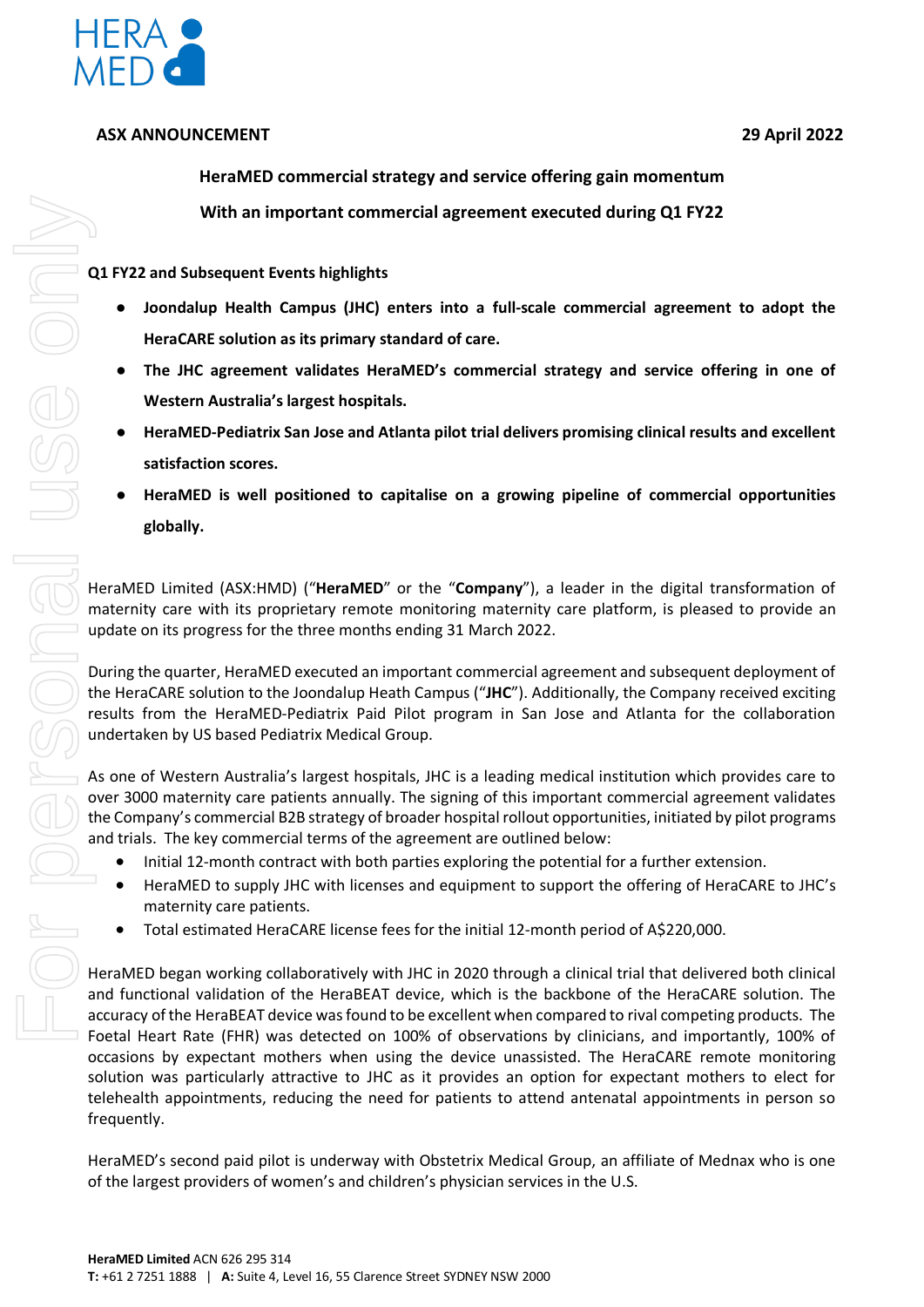Mednax, Inc. is a national medical group comprised of the nation's leading providers of physician services practicing under the Pediatrix® brand. Pediatrix-affiliated clinicians are committed to providing coordinated, compassionate and clinically excellent services to women, babies and children across the continuum of care, both in hospital settings and office-based practices. Specialties include obstetrics, maternal-foetal medicine and neonatology complemented by 18 pediatric subspecialties, as well as a newly expanded area of primary and urgent care clinics. The group's high-quality, evidence-based care is bolstered by investments in research, education, quality-improvement and safety initiatives. The company was founded in 1979 as a single affiliated neonatology practice and today provides its highly focused and often critical care services through more than 4,700 affiliated physicians and other clinicians in 38 states and Puerto Rico. and ungert care dimension of the formula in the person of Israel, established by the constraints in the Ukraine Theorem is the Ukraine Christian in the Ukraine Christian in the Ukraine Christian in the Ukraine Christian In

During the March quarter, HeraMED announced promising results from the San Jose and Atlanta pilot trial including excellent satisfaction scores, reduction of office visits and earlier detection of hypertensive pathology in select patients. Santosh Pandipati, M.D, a Pediatrix-affiliated maternal-fetal medicine specialist and clinical lead for the Virtual OB Program commented on the trial stating:

"*HeraCARE is what makes Pediatrix's Virtual OB Program possible. This program is all about patient empowerment and improved patient experience of the pregnancy journey. Pregnancy is fundamentally a physiologic process, not a disease process. We need to leverage emerging technologies to better monitor a usually healthy process, but still safely identify developing patholog*y."

According to Dr. Pandipati, expectant mums want to take more ownership of their pregnancies and giving them the tools and program infrastructure to do this safely is a first step.

"*One of the key reasons we chose to pilot with HeraCARE is the connection mothers could have with their babies 24/7 by using the revolutionary HeraBEAT fetal heart rate doppler with AI-driven algorithms for highly accurate and precision acquisition of the fetal heart rate (FHR). The HeraBEAT is FDA-cleared for home use, is very easy to use right out of the box and is beloved by our patients.*"

#### **HeraMED CEO and Co-Founder Mr. David Groberman:**

"HeraMED is delighted to have achieved continued momentum with our commercial strategy and service offering over the quarter, highlighted by our important commercial agreement executed over the first three months of the year. The agreement between HeraMED and JHC validates the commerciality of HeraMED's service offerings to hospitals and broader commercial strategy.

Furthermore, we are pleased with the progress of our second paid pilot program in collaboration with Obstetrix Medical Group, an affiliate of Mednax whereby we continue display our superior technology and patient monitoring capabilities.

HeraMED continues to disrupt the industry though its superior technology which enables a large-scale adoption of telehealth and remote monitoring in pregnancy. With foundations laid and momentum building, we look forward to reporting developments to shareholders as they arise in the coming quarter."

#### **Other Partnerships**

#### *Sheba Medical Group (Sheba)*

HMD continues to engage with Sheba on multiple levels. With respect to the clinical trial which started in February 2021, HMD understands the data has been collated and preparation of the report is underway. HMD will update shareholders once the final report and results are received and advise what the next steps are with Sheba Medical Group.

Separately during the quarter Sheba Global, the business established by Sheba Medical Group to offer digital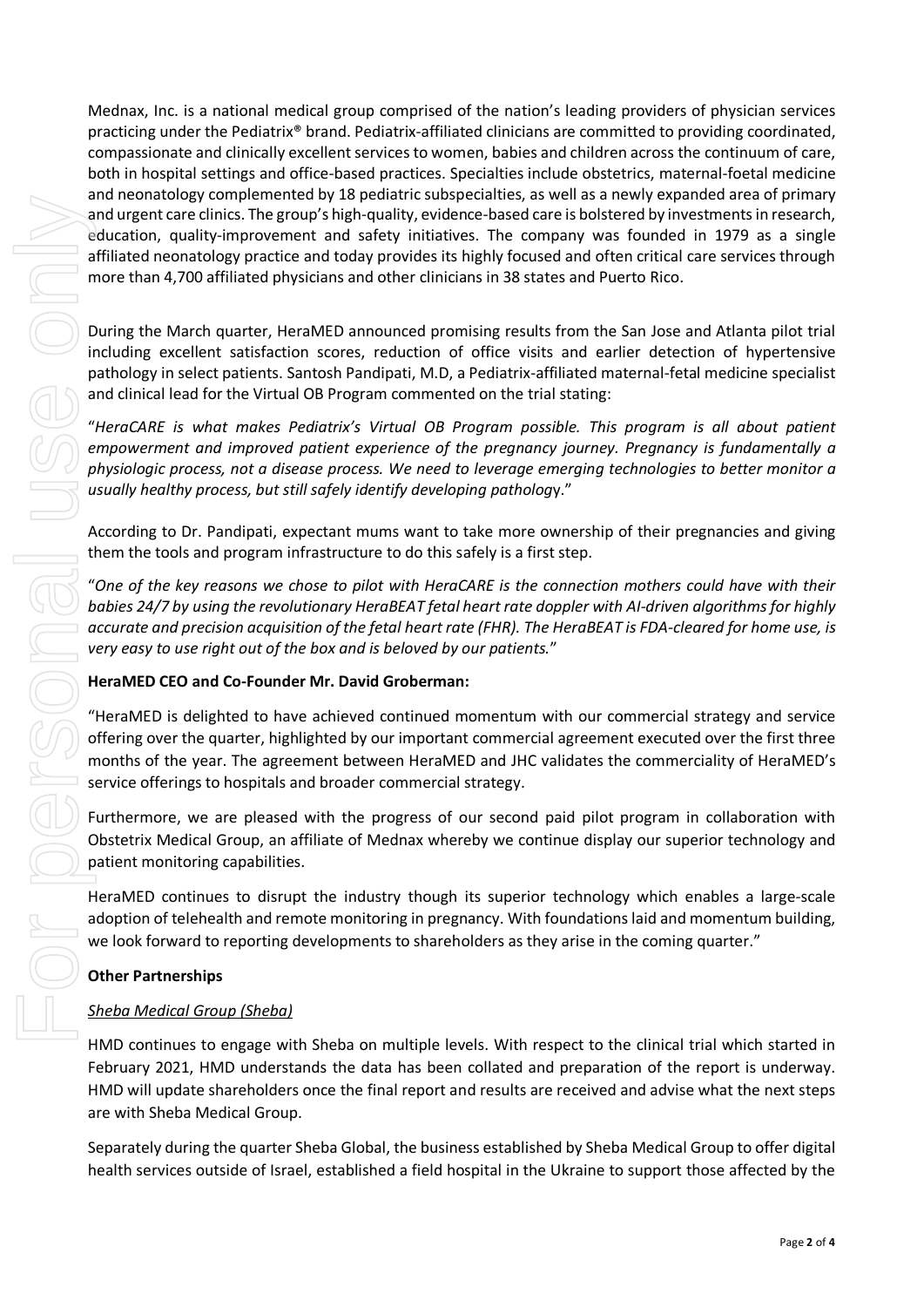ongoing conflict with Russia. This field hospital is being supported by a number of remote digital technologies including HeraCARE. HMD was honoured to support Sheba Global and Sheba Beyond in its efforts to support those affected by the conflict with leading care enabled through cutting edge technologies such as HeraCARE. Next steps with respect to HMD's commercial relationship with Sheba Global will also progress post the release of the clinical trials results completed by Sheba Medical Group.

## *Mayo Clinic*

Through 2021 the Mayo Clinic completed a clinical trial of HeraCARE similar to that undertaken by JHC. Once the clinical trials results and associated report are received HMD will update shareholders. The Company eagerly awaits these results given the Mayo Clinic position as the global leader in medical research.

## *Spanish Tender*

HMD continues to wait for a decision on the Spanish government tender to provide remote maternity care for the Catalonian region. Shareholders will be advised when a decision on the tender has been made however feedback continues to be positive as the process continues.

## *Pipeline*

HMD continues to progress further commercialisation opportunities in Australia, US, Israel and Europe. Once commercial terms in each of these potential opportunities are finalised and a timeline to undertaking a paid pilot of a precursor to a commercial deployment of HeraCARE shareholders will be updated.

## **Financial overview**

The cash balance as at 31 March 2022 was US\$2.845 million. Net cash of US\$834K was used in operating activities compared with US\$841K for the quarter ending 31 Dec 2021.

Advertising and marketing expenses totaled \$49K, research & development expenses totaled US\$71K and administration and corporate costs totaled US\$205K in Q1 FY22. Staff costs increased from US\$466K in Q4 FY21 to US\$580K in Q1 FY22.

The company continues to invest in business development as well as sales and marketing initiatives, to capitalise on the growing pipeline of commercial opportunities.

## **Payments to related parties of the entity and their associates**

In item 6 of the attached Appendix 4C cash flow report for the quarter, payments to related parties and their associates of US\$105K comprised director fees paid to executive and non-executive directors.

**-ENDS-**

This announcement has been authorised by the Board of HeraMED Limited.

**HeraMED Limited** CEO and Co-Founder David Groberman M: +972 52 6991188 E: [David@hera-med.com](mailto:David@hera-med.com)

**Company Secretary**  Jonathan Hart T: +61 2 7251 1888 E: [Jonathan@hera-med.com](mailto:Jonathan@hera-med.com) **Media and Investor Enquiries** The Capital Network Julia Maguire T: +61 2 8999 3699 E: [julia@thecapitalnetwork.com.au](mailto:julia@thecapitalnetwork.com.au)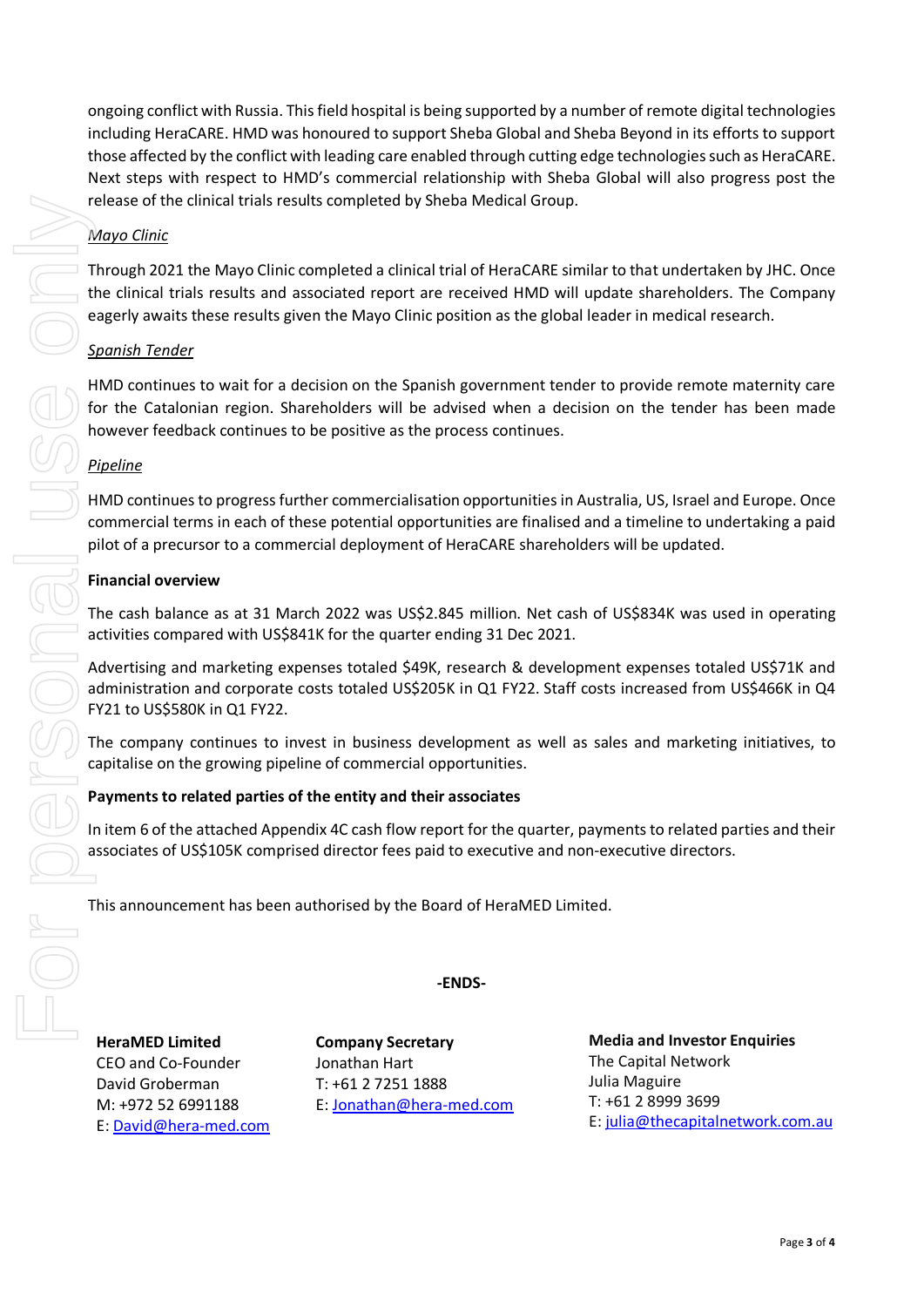#### **About HeraMED Limited (ASX:HMD)**

HeraMED is an innovative medical data and technology company leading the digital transformation of maternity care by revolutionising the prenatal and postpartum experience with its hybrid maternity care platform. HeraMED offers a proprietary platform that utilises hardware and software to reshape the Doctor/Patient relationship using its clinically validated in-home foetal and maternal heart rate monitor, HeraBEAT, cloud computing, artificial intelligence and big data.

#### **About HeraCARE**

The Company's proprietary offering, HeraCARE, has been engineered to offer a fully integrated maternal health ecosystem designed to deliver better care at a lower cost, ensure expectant mothers are engaged, informed and well-supported, allow healthcare professionals to provide the highest quality care and enable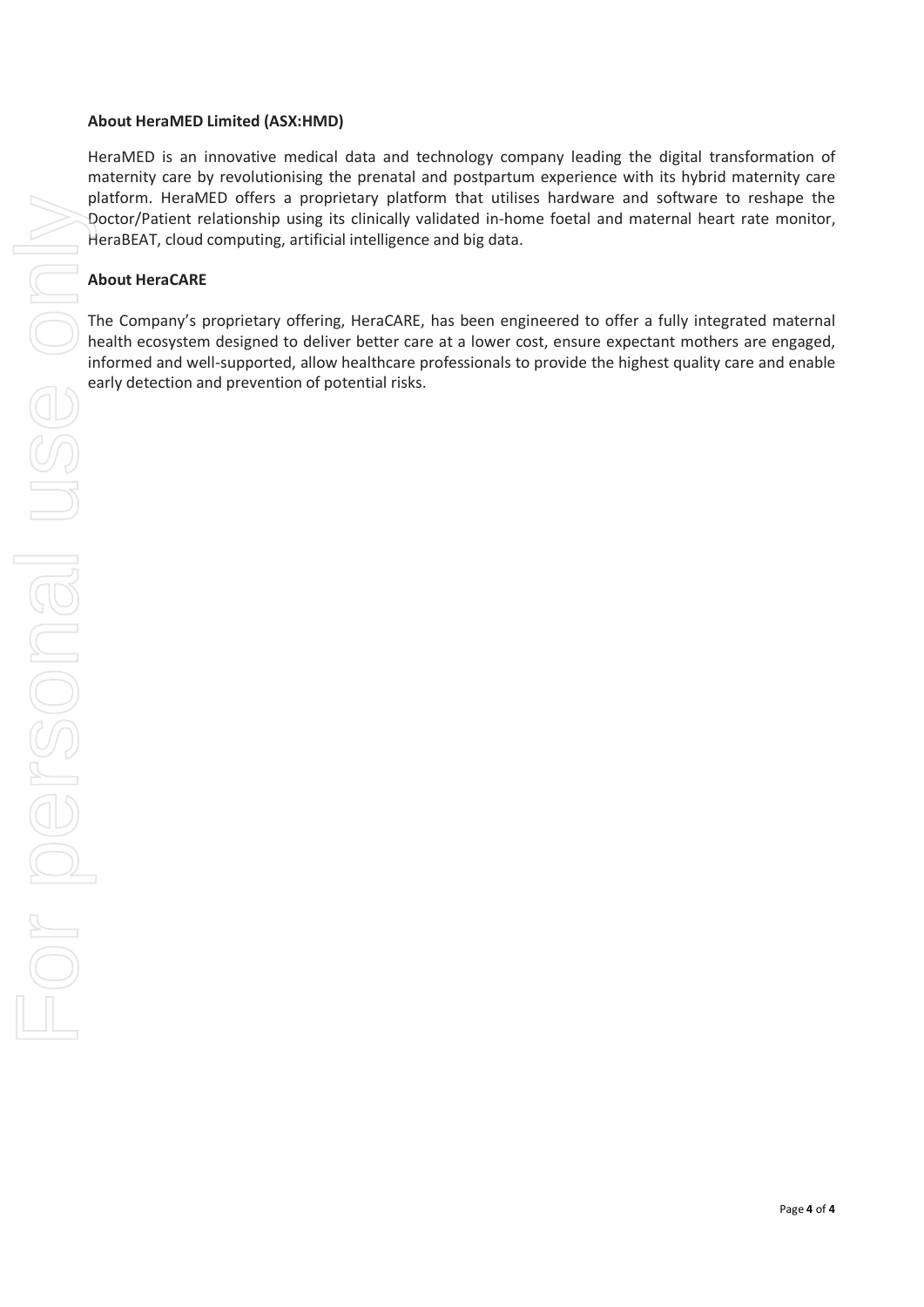# **Appendix 4C**

## **Quarterly cash flow report for entities subject to Listing Rule 4.7B**

| Name of entity                                  |                 |
|-------------------------------------------------|-----------------|
| HERAMED LIMITED                                 |                 |
| <b>ABN</b><br>Quarter ended ("current quarter") |                 |
| 65 626 295 314                                  | i 31 March 2022 |

|     | <b>Consolidated statement of cash flows</b>         | <b>Current quarter</b><br><b>\$USD'000</b> | Year to date<br>(3 months)<br>\$USD'000 |
|-----|-----------------------------------------------------|--------------------------------------------|-----------------------------------------|
| 1.  | Cash flows from operating activities                |                                            |                                         |
| 1.1 | Receipts from customers                             | 93                                         | 93                                      |
| 1.2 | Payments for                                        |                                            |                                         |
|     | (a) research and development                        | (71)                                       | (71)                                    |
|     | product manufacturing and operating<br>(b)<br>costs | (47)                                       | (47)                                    |
|     | advertising and marketing<br>(C)                    | (49)                                       | (49)                                    |
|     | leased assets<br>(d)                                | (27)                                       | (27)                                    |
|     | staff costs<br>(e)                                  | (580)                                      | (580)                                   |
|     | (f)<br>administration and corporate costs           | (205)                                      | (205)                                   |
| 1.3 | Dividends received (see note 3)                     |                                            |                                         |
| 1.4 | Interest received                                   |                                            |                                         |
| 1.5 | Interest and other costs of finance paid            |                                            |                                         |
| 1.6 | Income taxes paid                                   |                                            |                                         |
| 1.7 | Government grants and tax incentives                |                                            |                                         |
| 1.8 | Other - GST/VAT refunds                             | 52                                         | 52                                      |
| 1.9 | Net cash from / (used in) operating<br>activities   | (834)                                      | (834)                                   |

| 2.  | Cash flows from investing activities |  |
|-----|--------------------------------------|--|
| 2.1 | Payments to acquire:                 |  |
|     | entities<br>(a)                      |  |
|     | businesses<br>(b)                    |  |
|     | property, plant and equipment<br>(C) |  |
|     | investments<br>(d)                   |  |
|     | intellectual property<br>(e)         |  |
|     | other non-current assets             |  |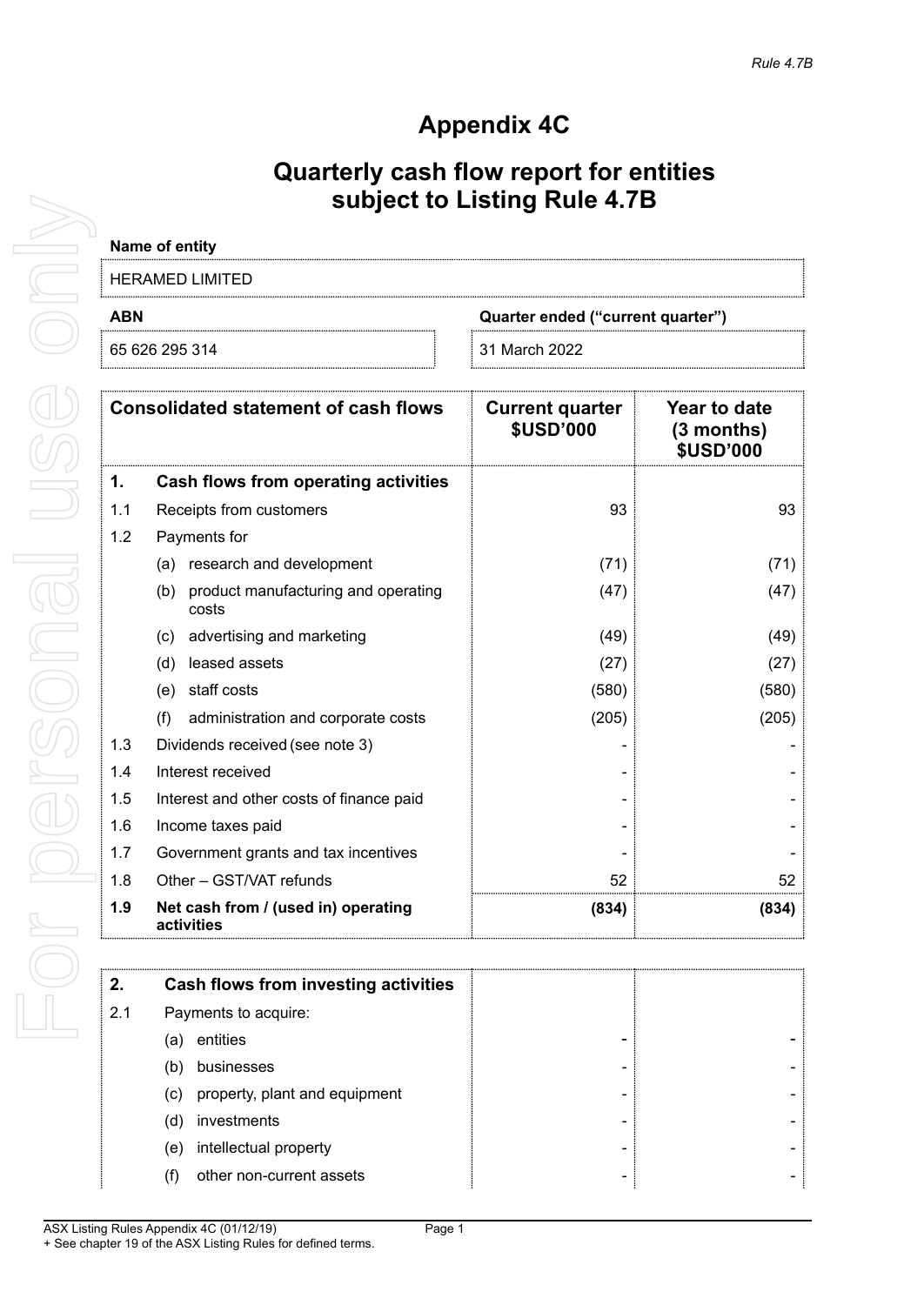| 2.2 | Proceeds from disposal of:                         |  |  |
|-----|----------------------------------------------------|--|--|
|     | entities<br>(a)                                    |  |  |
|     | businesses<br>(b)                                  |  |  |
|     | property, plant and equipment<br>$\left( c\right)$ |  |  |
|     | investments<br>(d)                                 |  |  |
|     | intellectual property<br>(e)                       |  |  |
|     | other non-current assets                           |  |  |
| 2.3 | Cash flows from loans to other entities            |  |  |
| 2.4 | Dividends received (see note 3)                    |  |  |
| 2.5 | Other (provide details if material)                |  |  |
| 2.6 | Net cash from / (used in) investing<br>activities  |  |  |

| 3.   | Cash flows from financing activities                                                          |     |     |
|------|-----------------------------------------------------------------------------------------------|-----|-----|
| 3.1  | Proceeds from issues of equity securities<br>(excluding convertible debt securities)          |     |     |
| 3.2  | Proceeds from issue of convertible debt<br>securities                                         |     |     |
| 3.3  | Proceeds from exercise of options                                                             | 115 | 115 |
| 3.4  | Transaction costs related to issues of<br>equity securities or convertible debt<br>securities |     |     |
| 3.5  | Proceeds from borrowings                                                                      |     |     |
| 3.6  | Repayment of borrowings                                                                       |     |     |
| 3.7  | Transaction costs related to loans and<br>borrowings                                          |     |     |
| 3.8  | Dividends paid                                                                                |     |     |
| 3.9  | Other (provide details if material)                                                           |     |     |
| 3.10 | Net cash from / (used in) financing<br>activities                                             | 115 | 115 |

| 4.  | Net increase / (decrease) in cash and<br>cash equivalents for the period |       |       |
|-----|--------------------------------------------------------------------------|-------|-------|
| 4.1 | Cash and cash equivalents at beginning of<br>period                      | 3,560 | 3,560 |
| 4.2 | Net cash from / (used in) operating<br>activities (item 1.9 above)       | (834) | (834) |
| 4.3 | Net cash from / (used in) investing activities<br>item 2.6 above)        |       |       |
| 4.4 | Net cash from / (used in) financing activities<br>item 3.10 above)       | 115   | 115   |
| 4.5 | Effect of movement in exchange rates on<br>cash held                     | 4     |       |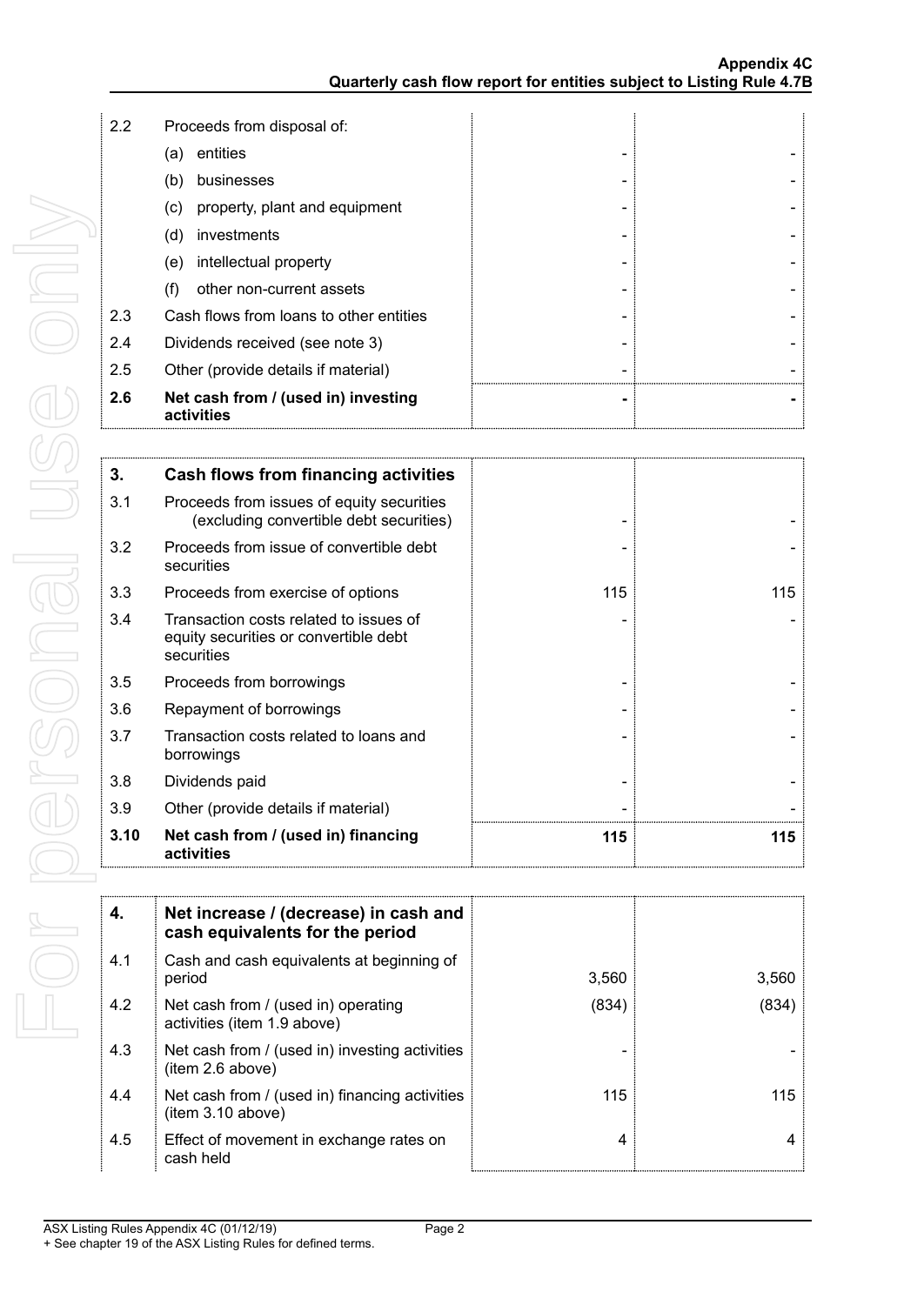| : 4.6 | Cash and cash equivalents at end of | 845 |  |
|-------|-------------------------------------|-----|--|
|       | period                              |     |  |

| 5.  | <b>Reconciliation of cash and cash</b><br>equivalents<br>at the end of the quarter (as shown in the<br>consolidated statement of cash flows) to the<br>related items in the accounts | <b>Current quarter</b><br><b>\$USD'000</b> | <b>Previous quarter</b><br><b>\$USD'000</b> |
|-----|--------------------------------------------------------------------------------------------------------------------------------------------------------------------------------------|--------------------------------------------|---------------------------------------------|
| 51  | <b>Bank balances</b>                                                                                                                                                                 | 2.845                                      | 3.560                                       |
| 5.2 | Call deposits                                                                                                                                                                        |                                            |                                             |
| 5.3 | <b>Bank overdrafts</b>                                                                                                                                                               |                                            |                                             |
| 5.4 | Other (provide details)                                                                                                                                                              |                                            |                                             |
| 5.5 | Cash and cash equivalents at end of<br>quarter (should equal item 4.6 above)                                                                                                         | 2.845                                      | 3.560                                       |

| 6.  | Payments to related parties of the entity and their<br>associates                          | <b>Current quarter</b><br><b>\$USD'000</b> |
|-----|--------------------------------------------------------------------------------------------|--------------------------------------------|
| 6.1 | Aggregate amount of payments to related parties and their<br>associates included in item 1 | 105                                        |
| 6.2 | Aggregate amount of payments to related parties and their<br>associates included in item 2 |                                            |

| 5.  | Reconciliation of cash and cash<br>equivalents<br>at the end of the quarter (as shown in the<br>consolidated statement of cash flows) to the<br>related items in the accounts                                                                                                                                                                        | <b>Current quarter</b><br><b>\$USD'000</b>                            | <b>Previous quarter</b><br><b>\$USD'000</b>        |
|-----|------------------------------------------------------------------------------------------------------------------------------------------------------------------------------------------------------------------------------------------------------------------------------------------------------------------------------------------------------|-----------------------------------------------------------------------|----------------------------------------------------|
| 5.1 | <b>Bank balances</b>                                                                                                                                                                                                                                                                                                                                 | 2,845                                                                 | 3,560                                              |
| 5.2 | Call deposits                                                                                                                                                                                                                                                                                                                                        |                                                                       |                                                    |
| 5.3 | <b>Bank overdrafts</b>                                                                                                                                                                                                                                                                                                                               |                                                                       |                                                    |
| 5.4 | Other (provide details)                                                                                                                                                                                                                                                                                                                              |                                                                       |                                                    |
| 5.5 | Cash and cash equivalents at end of<br>quarter (should equal item 4.6 above)                                                                                                                                                                                                                                                                         | 2,845                                                                 | 3,560                                              |
| 6.  | Payments to related parties of the entity and their<br>associates                                                                                                                                                                                                                                                                                    |                                                                       | <b>Current quarter</b><br><b>\$USD'000</b>         |
| 6.1 | Aggregate amount of payments to related parties and their<br>associates included in item 1                                                                                                                                                                                                                                                           |                                                                       | 105                                                |
| 6.2 | Aggregate amount of payments to related parties and their<br>associates included in item 2                                                                                                                                                                                                                                                           |                                                                       |                                                    |
|     | Note: if any amounts are shown in items 6.1 or 6.2, your quarterly activity report must include a description of,<br>and an explanation for, such payments                                                                                                                                                                                           |                                                                       |                                                    |
| 7.  | <b>Financing facilities</b><br>Note: the term "facility' includes all forms of financing<br>arrangements available to the entity.<br>Add notes as necessary for an understanding of the<br>sources of finance available to the entity.                                                                                                               | <b>Total facility</b><br>amount at quarter<br>end<br><b>\$USD'000</b> | Amount drawn at<br>quarter end<br><b>\$USD'000</b> |
| 7.1 | Loan facilities                                                                                                                                                                                                                                                                                                                                      |                                                                       |                                                    |
| 7.2 | Credit standby arrangements                                                                                                                                                                                                                                                                                                                          |                                                                       |                                                    |
| 7.3 | Other (please specify)                                                                                                                                                                                                                                                                                                                               |                                                                       |                                                    |
| 7.4 | <b>Total financing facilities</b>                                                                                                                                                                                                                                                                                                                    |                                                                       |                                                    |
| 7.5 | Unused financing facilities available at quarter end                                                                                                                                                                                                                                                                                                 |                                                                       |                                                    |
| 7.6 | Include in the box below a description of each facility above, including the lender, interest<br>rate, maturity date and whether it is secured or unsecured. If any additional financing<br>facilities have been entered into or are proposed to be entered into after quarter end,<br>include a note providing details of those facilities as well. |                                                                       |                                                    |
|     |                                                                                                                                                                                                                                                                                                                                                      |                                                                       |                                                    |
| 8.  | <b>Estimated cash available for future operating activities</b>                                                                                                                                                                                                                                                                                      |                                                                       | <b>\$USD'000</b>                                   |
|     |                                                                                                                                                                                                                                                                                                                                                      |                                                                       |                                                    |

|       | Estimated cash available for future operating activities  | \$USD'000 |
|-------|-----------------------------------------------------------|-----------|
| : 8.1 | Net cash from / (used in) operating activities (Item 1.9) | (834      |